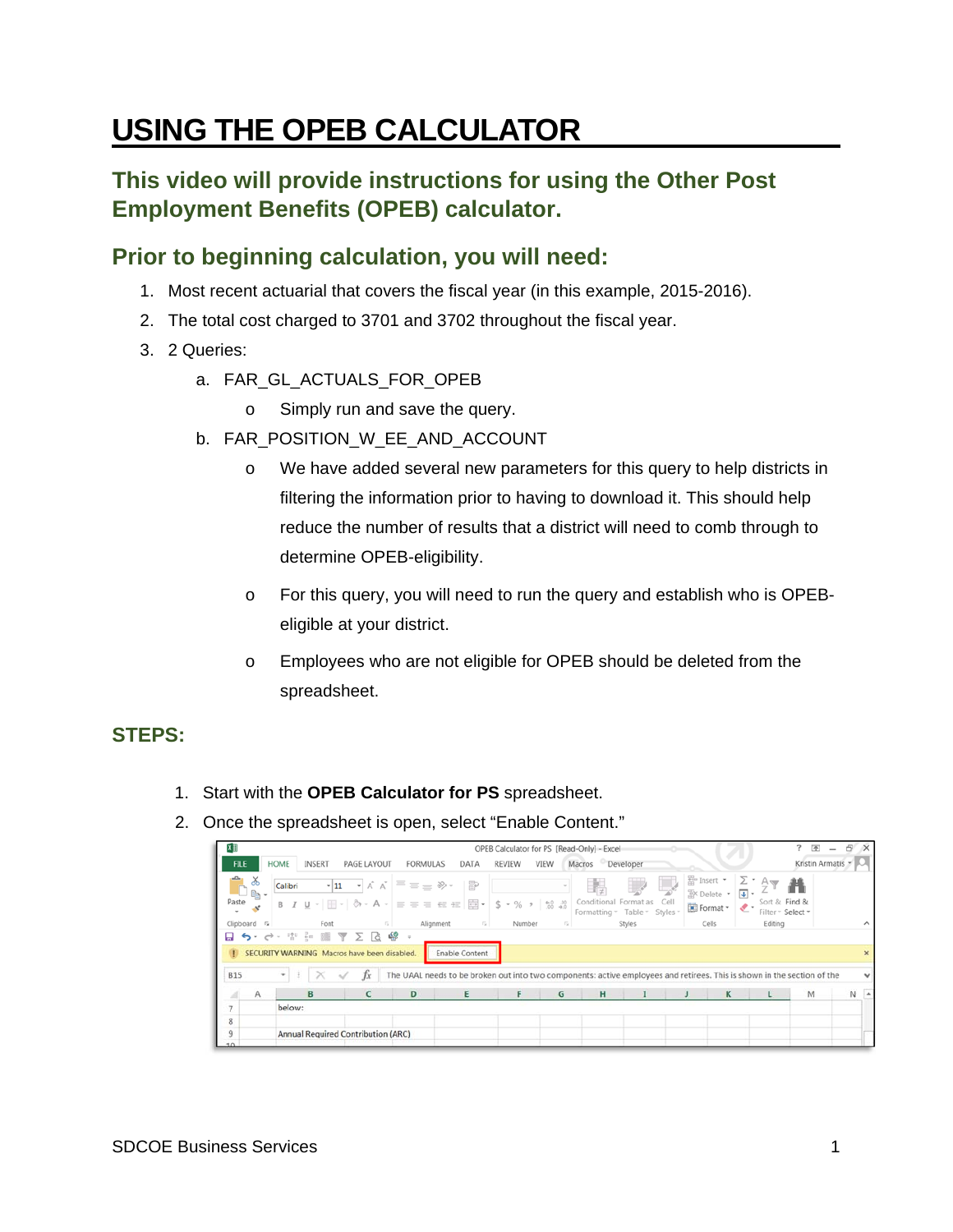- 3. Open the tab "OPEB District Data"
	- a) Select your district and the fiscal year from the drop down menus.

|             | A  | R                                                | D |  | G |                                                               | κ                     |  |
|-------------|----|--------------------------------------------------|---|--|---|---------------------------------------------------------------|-----------------------|--|
| 1           |    | <b>SELECT DISTRICT</b>                           |   |  |   | 2015-16                                                       | <b>CALCULATE OPEB</b> |  |
|             |    | <b>CLESIMORE</b><br><b>ALPINE UNION ESD</b>      |   |  |   | <b>Fiscal year</b>                                            |                       |  |
| 4           |    | <b>BONSALL USD</b><br><b>BORREGO SPRINGS USD</b> |   |  |   |                                                               |                       |  |
| è           | a. | <b>CARDIFF ESD</b>                               |   |  |   | should be broken down into two components: Normal Cost and    |                       |  |
| 6           |    | <b>CARLSBAD USD</b><br><b>CORONADO USD</b>       |   |  |   | ese amonts and determine the percentage of the total as shown |                       |  |
|             |    | <b>DEHESA ESD</b><br>DEIUW.                      |   |  |   |                                                               |                       |  |
| 8           |    |                                                  |   |  |   |                                                               |                       |  |
| 9<br>$\sim$ |    | <b>Annual Required Contribution (ARC)</b>        |   |  |   |                                                               |                       |  |

b) The yellow boxes in section a.) and b.) should be entered with the information enclosed in your actuarial study.



c) The yellow boxes in section f.) should contain the amounts the district spent in object code 3701 and 3702 throughout the year.

| 40 | e. |                                                                      |                                                                                                                                           |
|----|----|----------------------------------------------------------------------|-------------------------------------------------------------------------------------------------------------------------------------------|
| 41 |    |                                                                      | Actual retiree benefit costs must be allocated according to the percentages created in Step 1d. Districts must use the following objects: |
| 42 |    | i. Normal Costs: Objects 3751, 3752                                  |                                                                                                                                           |
| 43 |    | ii. UAAL Actives: Either Objects 3751, 3751 or 3701, 3702            |                                                                                                                                           |
| 44 |    | iii. UAAL Retirees: Objects 3701, 3702                               |                                                                                                                                           |
| 45 |    |                                                                      |                                                                                                                                           |
| 46 | f. | Enter the current fiscal year expenditures in objects 3701 and 3702. |                                                                                                                                           |
| 47 |    | Object 3701                                                          |                                                                                                                                           |
| 48 |    | Object 3702                                                          |                                                                                                                                           |
| 49 |    | Total 3701 & 3702 \$                                                 |                                                                                                                                           |
| 50 |    |                                                                      |                                                                                                                                           |
| 51 |    | Amount to be Distributed.                                            |                                                                                                                                           |
| 52 |    | 3701/3702 {from step f.} \$                                          |                                                                                                                                           |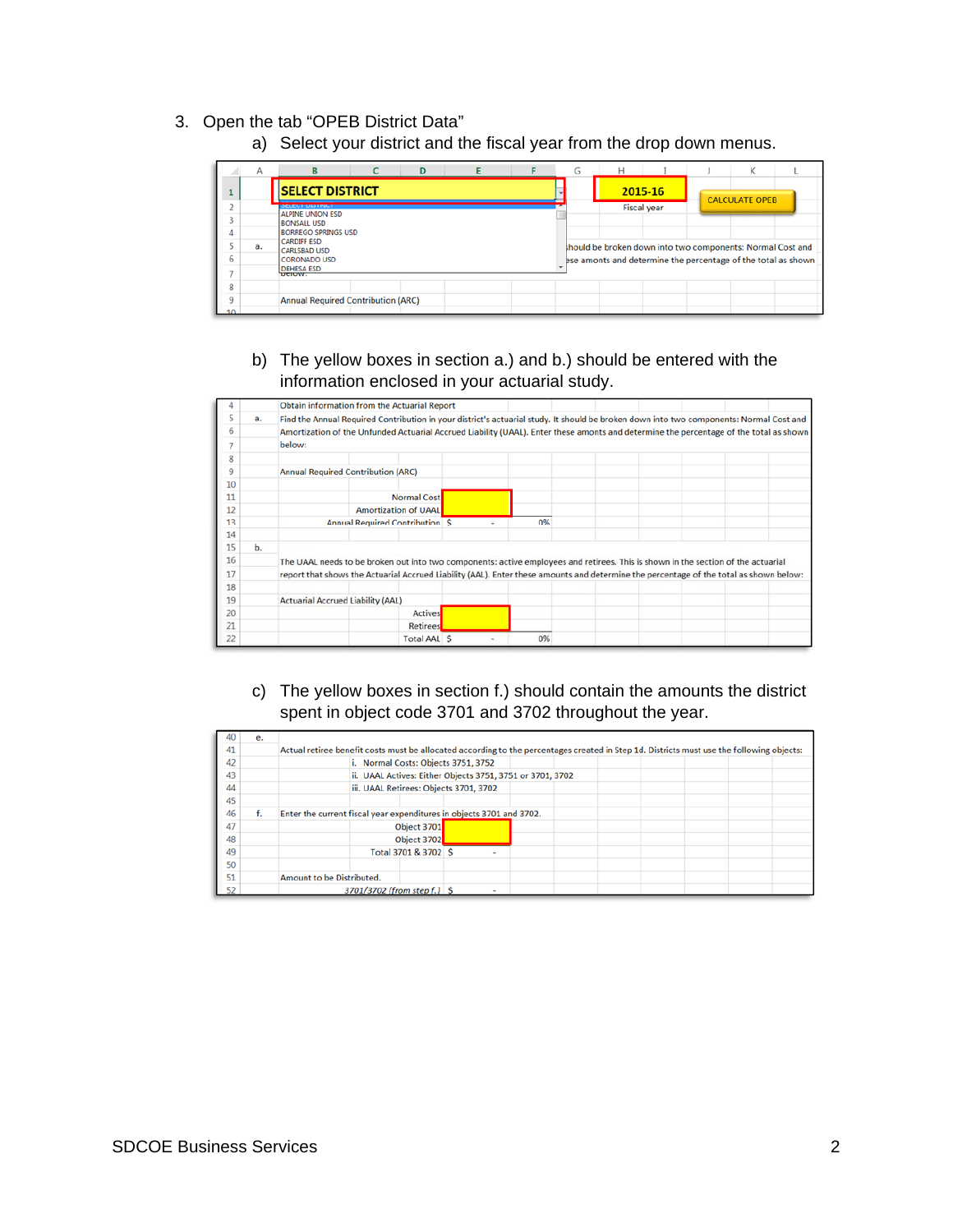### 4. Open the tab "FAR\_GL\_ACTUALS\_FOR\_OPEB"

a) Copy and Paste the "FAR\_GL\_ACTUALS\_FOR\_OPEB" query that you already ran into this tab.

|                | A |              | B                         | C | D                              | E | F | G                             |
|----------------|---|--------------|---------------------------|---|--------------------------------|---|---|-------------------------------|
|                |   |              |                           |   |                                |   |   |                               |
| $\overline{2}$ |   |              |                           |   |                                |   |   |                               |
| 3              |   |              |                           |   |                                |   |   |                               |
| 4              |   |              |                           |   |                                |   |   |                               |
| 5              |   |              |                           |   |                                |   |   |                               |
| 6              |   |              |                           |   |                                |   |   |                               |
| 7              |   |              |                           |   |                                |   |   |                               |
| 8              |   |              |                           |   |                                |   |   |                               |
| 9<br>10        |   |              |                           |   |                                |   |   |                               |
| 11             |   |              |                           |   |                                |   |   |                               |
| 12             |   |              |                           |   |                                |   |   |                               |
|                |   | Instructions | <b>OPEB District Data</b> |   | <b>FAR_GL_ACTUALS_FOR_OPEB</b> |   |   | FAR_POSITION_W_EE_AN  (+)   4 |

#### 5. Open the tab "FAR\_POSITION\_W\_EE\_AND\_ACCOUNT"

a) Copy and Paste the "FAR\_POSITION\_W\_EE\_AND\_ACCOUNT" query that you already ran and modified, into this tab.

|          | A | B |                                   |                               | D | E |                             | G |
|----------|---|---|-----------------------------------|-------------------------------|---|---|-----------------------------|---|
|          |   |   |                                   |                               |   |   |                             |   |
|          |   |   |                                   |                               |   |   |                             |   |
|          |   |   |                                   |                               |   |   |                             |   |
| 4        |   |   |                                   |                               |   |   |                             |   |
| 5        |   |   |                                   |                               |   |   |                             |   |
| 6        |   |   |                                   |                               |   |   |                             |   |
| ⇁        |   |   |                                   |                               |   |   |                             |   |
| 8        |   |   |                                   |                               |   |   |                             |   |
| 9        |   |   |                                   |                               |   |   |                             |   |
| 10       |   |   |                                   |                               |   |   |                             |   |
| 11<br>12 |   |   |                                   |                               |   |   |                             |   |
|          |   |   | <b>ACCORDINGLACTUALS_FOR_OPEB</b> | FAR_POSITION_W_EE_AND_ACCOUNT |   |   | OPEB Pivot Table    (+)   4 |   |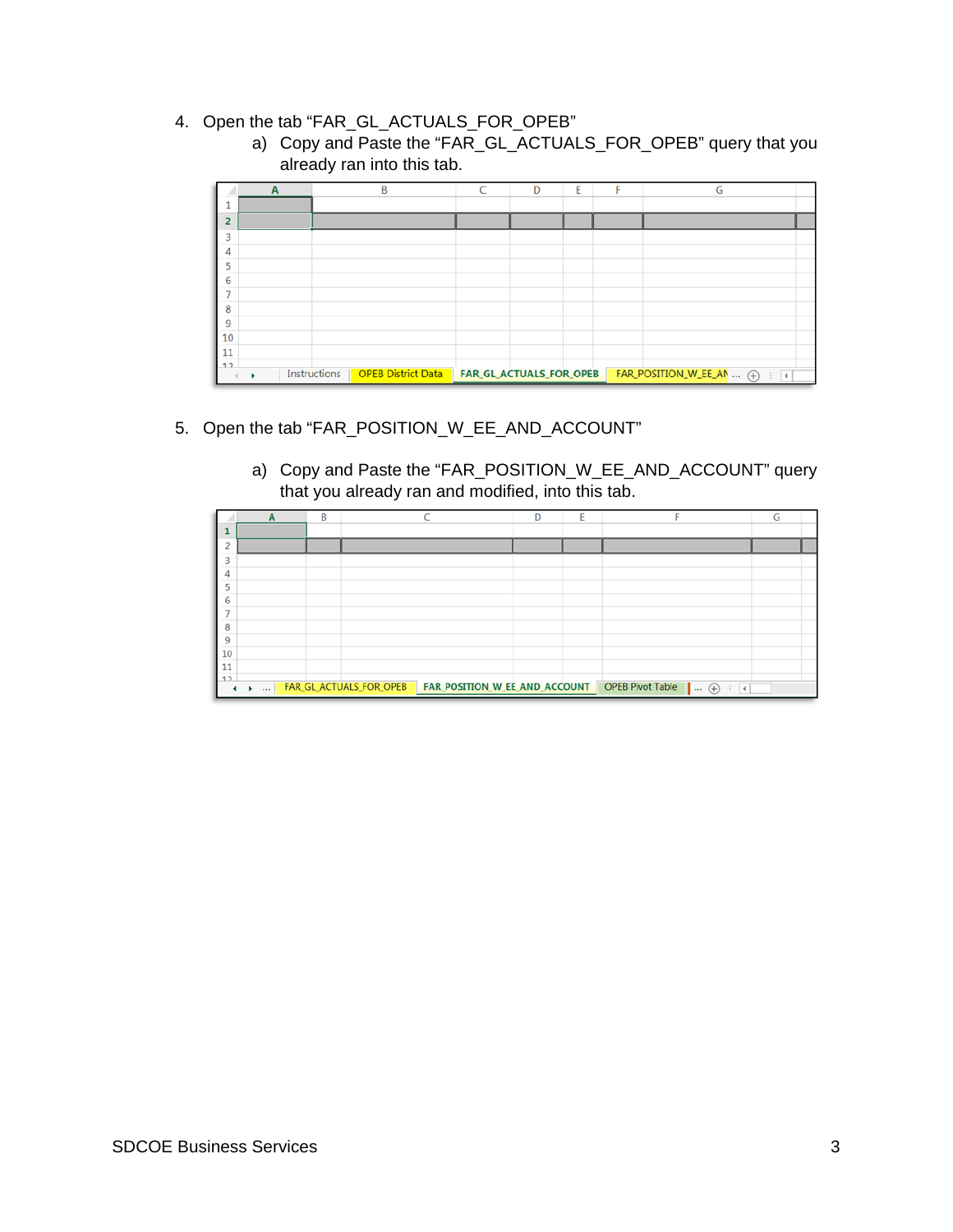|          | A              | B                                                                                                                                       | c | D                               | E | F  | G            | н |                    | K                     |  |
|----------|----------------|-----------------------------------------------------------------------------------------------------------------------------------------|---|---------------------------------|---|----|--------------|---|--------------------|-----------------------|--|
| 1        |                | <b>SELECT DISTRICT</b>                                                                                                                  |   |                                 |   |    | $\mathbf{v}$ |   | 2015-16            |                       |  |
| 2        |                | <b>School District</b>                                                                                                                  |   |                                 |   |    |              |   | <b>Fiscal year</b> | <b>CALCULATE OPEB</b> |  |
| 3        |                |                                                                                                                                         |   |                                 |   |    |              |   |                    |                       |  |
| 4        |                | Obtain information from the Actuarial Report                                                                                            |   |                                 |   |    |              |   |                    |                       |  |
| 5        | a.             | Find the Annual Required Contribution in your district's actuarial study. It should be broken down into two components: Normal Cost and |   |                                 |   |    |              |   |                    |                       |  |
| 6        |                | Amortization of the Unfunded Actuarial Accrued Liability (UAAL). Enter these amonts and determine the percentage of the total as shown  |   |                                 |   |    |              |   |                    |                       |  |
| 7        |                | below:                                                                                                                                  |   |                                 |   |    |              |   |                    |                       |  |
| 8        |                |                                                                                                                                         |   |                                 |   |    |              |   |                    |                       |  |
| 9        |                | <b>Annual Required Contribution (ARC)</b>                                                                                               |   |                                 |   |    |              |   |                    |                       |  |
| 10       |                |                                                                                                                                         |   |                                 |   |    |              |   |                    |                       |  |
| 11       |                |                                                                                                                                         |   | <b>Normal Cost</b>              |   |    |              |   |                    |                       |  |
| 12       |                |                                                                                                                                         |   | <b>Amortization of UAAL</b>     |   |    |              |   |                    |                       |  |
| 13       |                |                                                                                                                                         |   | Annual Required Contribution \$ | ٠ | 0% |              |   |                    |                       |  |
| 14       |                |                                                                                                                                         |   |                                 |   |    |              |   |                    |                       |  |
| 15       | $\mathbf{b}$ . |                                                                                                                                         |   |                                 |   |    |              |   |                    |                       |  |
| 16       |                | The UAAL needs to be broken out into two components: active employees and retirees. This is shown in the section of the actuarial       |   |                                 |   |    |              |   |                    |                       |  |
| 17       |                | report that shows the Actuarial Accrued Liability (AAL). Enter these amounts and determine the percentage of the total as shown below:  |   |                                 |   |    |              |   |                    |                       |  |
| 18       |                |                                                                                                                                         |   |                                 |   |    |              |   |                    |                       |  |
| 19       |                | <b>Actuarial Accrued Liability (AAL)</b>                                                                                                |   |                                 |   |    |              |   |                    |                       |  |
| 20       |                |                                                                                                                                         |   | <b>Actives</b>                  |   |    |              |   |                    |                       |  |
| 21       |                |                                                                                                                                         |   | <b>Retirees</b>                 |   |    |              |   |                    |                       |  |
| 22       |                |                                                                                                                                         |   | Total AAL S                     | ٠ | 0% |              |   |                    |                       |  |
| 23       |                |                                                                                                                                         |   |                                 |   |    |              |   |                    |                       |  |
| 24       | c.             | The percentages for the AAL need to be applied to the Amortized UAAL as shown below:                                                    |   |                                 |   |    |              |   |                    |                       |  |
| 25       |                |                                                                                                                                         |   |                                 |   |    |              |   |                    |                       |  |
|          |                | Breakdown of UAAL                                                                                                                       |   |                                 |   |    |              |   |                    |                       |  |
| 26       |                |                                                                                                                                         |   | Actives                         |   |    |              |   |                    |                       |  |
| 27<br>28 |                |                                                                                                                                         |   |                                 |   |    |              |   |                    |                       |  |

6. Return back to the "OPEB District Data" tab. Click "Calculate OPEB."

7. You will receive confirmation once the calculation is complete. Click "OK".



- 8. You will then be taken to the "Journal Entry Form". The journal entry needed has been completed.
	- a) Due to rounding off, your transfer may be off by a few pennies.

| $\overline{a}$<br>$\overline{a}$ | <b>2015-16 OPEB CALCULATION</b><br><b>CORONADO USD</b>                                                                                        |  |  |      |      |         |  |  |  |           |   |           |  | <b>NOTES</b>    |
|----------------------------------|-----------------------------------------------------------------------------------------------------------------------------------------------|--|--|------|------|---------|--|--|--|-----------|---|-----------|--|-----------------|
| 4                                | <b>Decrease</b><br>Increase<br>$(+)$<br>$(\cdot)$<br>PY<br><b>Site</b><br>Fund<br>Object<br><b>Resource</b><br>Goal<br><b>Function</b><br>Loc |  |  |      |      |         |  |  |  |           |   |           |  | Increa<br>below |
| 5                                | <b>GRAND TOTAL Not in Balance, enter adjustment below:</b><br>104,069.00<br>104,069.01<br>Ś                                                   |  |  |      |      |         |  |  |  |           |   |           |  |                 |
| 6                                | 0100                                                                                                                                          |  |  |      |      | 3701000 |  |  |  |           | Ŝ | 67,521.00 |  |                 |
| $\overline{\phantom{a}}$         | 0100                                                                                                                                          |  |  |      |      | 3702000 |  |  |  |           | Ś | 36,548.00 |  |                 |
| 8                                | 0100                                                                                                                                          |  |  | 1110 | 1000 | 3701000 |  |  |  | 33,807.80 |   |           |  | Note: E         |